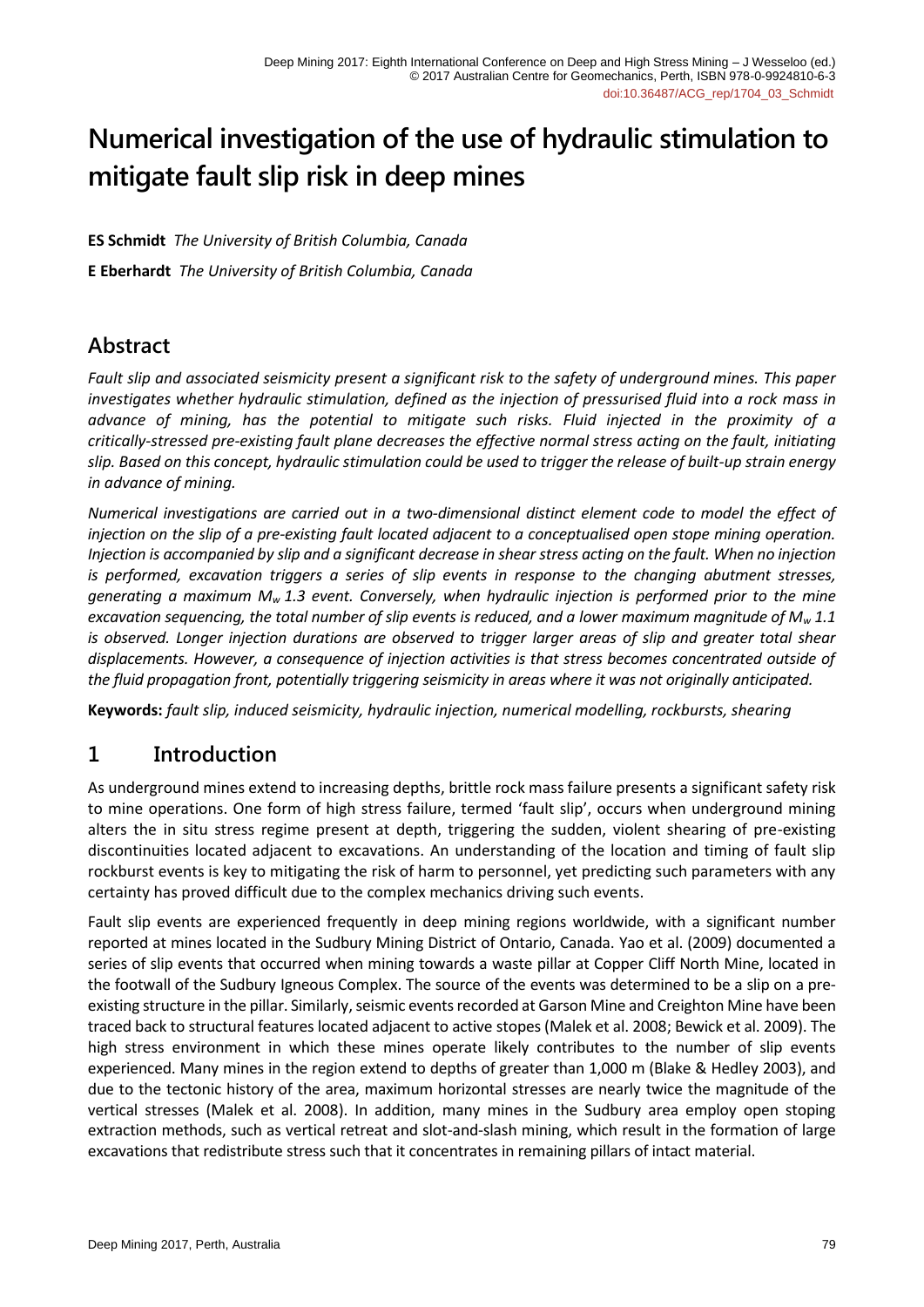The research presented here aims to investigate whether hydraulic stimulation, defined here as the injection of pressurised fluid into a rock mass, has potential as a means of mitigating the risks associated with mining-induced fault slip. Two forms of stimulation can be distinguished: hydraulic fracturing and hydraulic shearing.

Hydraulic fracturing involves the injection of fluid under pressure for the purpose of generating new tensile fractures in previously intact rock. This technology is commonly used to improve the permeability of tight reservoir rocks, for example for shale gas extraction (Warpinski et al. 2009) and enhanced geothermal system projects (McClure & Horne 2014), as well as for cave inducement and fragmentation control in block caving operations (van As & Jeffrey 2000; Catalan et al. 2012). Hydraulic fracturing has also been investigated as a means to mitigate rockburst hazard by reducing the stiffness of the rock mass in critically stressed areas and redistribute stress away from active mining advances (e.g. Kaiser et al. 2013; Gambino & Harrison 2015).

Hydraulic shearing, on the other hand, involves the injection of pressurised fluid to trigger slip on pre-existing discontinuities. In this case, the increased fluid pressure reduces the effective normal stress acting on a critically-stressed discontinuity until it slips via the Mohr–Coulomb shear failure criterion:

$$
\tau \geq (\sigma_n - \rho_f) \tan \phi + c \tag{1}
$$

where:

- *τ* = the shear stress acting on the fault.
- *σ<sup>n</sup>* = the normal stress acting on the fault.
- $p_f$  = the fluid pressure within the fault.
- $\phi$  = the friction angle of the fault surface.
- $c =$  the cohesional strength of the fault surface.

Like hydraulic fracturing, this can also serve to improve the permeability of tight reservoir rocks through fracture dilation and permanent gains in fracture aperture through self-propping (Preisig et al. 2015). In the context of rockburst mitigation, Board et al. (1992) conducted a hydraulic shearing injection trial in an attempt to trigger slip on a major fault in the Buffelsfontein Gold Mine in South Africa. Initial numerical modelling showed that injection at constant pressures along the length of the fault could trigger displacements and, theoretically, relieve built-up stress along slipped regions. A field-scale trial confirmed that small-magnitude ( $M_L \le -1$ ) events were triggered as a result of injection on the fault. However, the time-dependent stress behaviour resulting from the injection could not be assessed; it was unclear whether the stress changes acting on the fault were temporary or permanent, and whether far-field stress changes could be observed in response to the injection. Nevertheless, there is some evidence in the literature that hydraulic stimulation can cause stress relief. Mills et al. (2004) measured field-scale stress changes that resulted from hydraulic fracture propagation that would have also been accompanied by hydraulic shearing. Preisig et al. (2015) demonstrated through numerical models the stress shadow effects that develop around pre-existing fractures that open and slip in response to fluid injection. However, the ultimate effectiveness of hydraulic stimulation in achieving permanent stress redistribution remains unclear.

This paper will present preliminary results from research investigating the ability of fluid injection and hydraulic shearing to relieve stored energy concentrated along a critically stressed fault. It is hypothesised that hydraulic stimulation offers a means to trigger fault slip and, thereby, release built-up stresses along the fault in advance of mining. Doing so would help to reduce the frequency and severity of slip events, and reduce the likelihood of events occurring unexpectedly when personnel are present.

## **2 Methodology**

A modelling study was conducted using UDEC version 6 (Itasca Consulting Group 2010), a two-dimensional (2D) distinct element code, which computes the displacement response of a jointed rock mass under various loading conditions. The rock mass is modelled as a series of discrete, deformable blocks separated by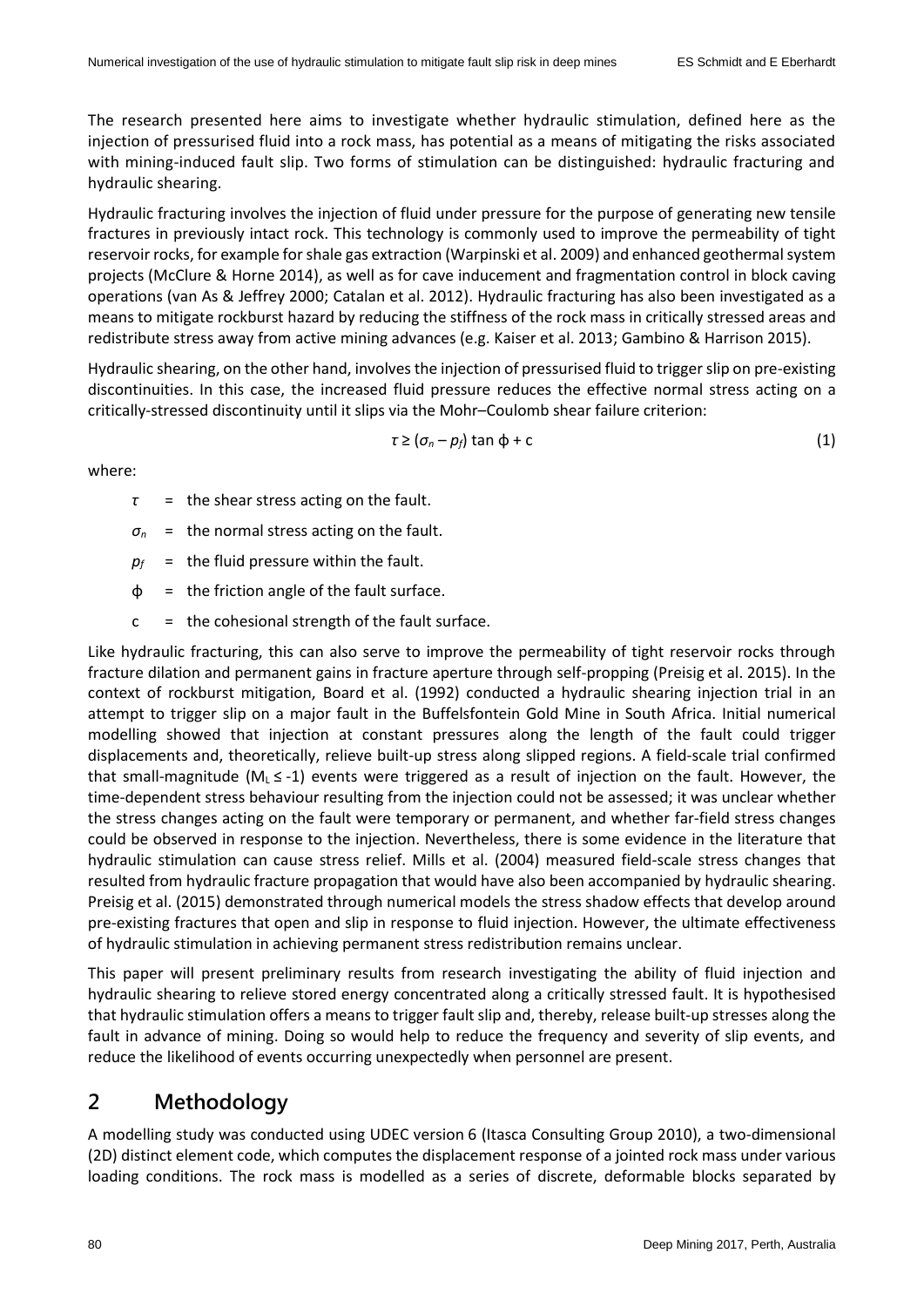through-going discontinuities. The blocks behave as a continuum in which deformations are computed using a finite difference algorithm. Full dislocation between blocks is permitted through block contact relationships that allow for discontinuity opening/closing and shear (i.e. fault slip) through a Coulomb slip criterion. UDEC also has the ability to simulate fluid flow through discontinuities via a coupled hydro-mechanical algorithm, allowing the effects of hydraulic stimulation to be modelled.

For the current investigation, a static analysis is conducted to model the effect of both mining excavation and fluid injection on the behaviour of a persistent, through-going fault. Since this investigation focuses on hydraulic shearing of a pre-existing discontinuity, rather than the creation of new fractures, the fault is the only structure explicitly included in the model. The remainder of the rock mass is treated as an elastic continuum, hence the behaviour of other rock mass structures, such as minor joints and fractures, is not considered.

Transient, compressible flow is used to model fluid migration along the fault plane. This algorithm simulates fluid flow between adjacent domains on the fault based on a cubic law relationship:

$$
q = -k_j \, a^3 \, (\Delta p / l) \tag{2}
$$

where:

- *q* = the flow rate.
- $k_i$  = a joint permeability factor.
- *a* = the hydraulic aperture of the fault.
- Δ*p* = the pressure difference between adjacent domains.
- *l* = the domain length.

Note that, because the blocks are impermeable and no additional rock mass structures are explicitly modelled, the flow only occurs within the fault. In reality, significant amounts of injected fluid will leak off into the surrounding rock mass, reducing the pressure and volume of water contained within the fault. However, for the purposes of this analysis, this effect is not considered. Because of this, injection rates and migration times along the path of the fault are not expected to match those encountered in reality. The slip response under a given fluid pressure, however, will still hold true, allowing the fundamental behaviour to be modelled correctly.

#### **2.1 Model setup and geometry**

Numerical simulations are conducted to model the influence of two mining scenarios on a persistent fault that dips at 45°. Both scenarios involve the sequential excavation of a vertically-dipping, tabular orebody that strikes parallel to the fault. The orebody is mined via longitudinal open stoping techniques. The stope geometry and excavation sequence is shown in Figure 1, and is designed based on simplified versions ofstope geometries encountered at Creighton, Garson, and Copper Cliff Mines located in the Sudbury region. Stopes are 15 m wide by 30 m high, and are separated by 5 m thick sill pillars. Access drifts are contained within the sill pillars but are not explicitly modelled, due to their assumed limited influence on model behaviour. After excavation, stopes are backfilled prior to excavation of the next stope in sequence.

It is worth noting that since the UDEC models are 2D plane strain analyses, the geometry shown in Figure 1 is assumed to extend infinitely in the out-of-plane direction, resulting in the injection 'point' being modelled as a line of injection extending out-of-plane. By the same logic, the excavation is modelled as an out-of-plane tabular feature. This is a reasonable approximation for excavations in orebodies where mining extends across a greater length parallel to the strike of the orebody than perpendicular to it. However, it is unrealistic to assume that each stope will be excavated instantaneously, as a series of blasts will likely be required to excavate the entire length of the stope. To account for this, stopes are excavated by reducing the internal pressure acting on the walls of the stope in stages until the final condition is reached. After each reduction in pressure, the model is allowed to come to equilibrium.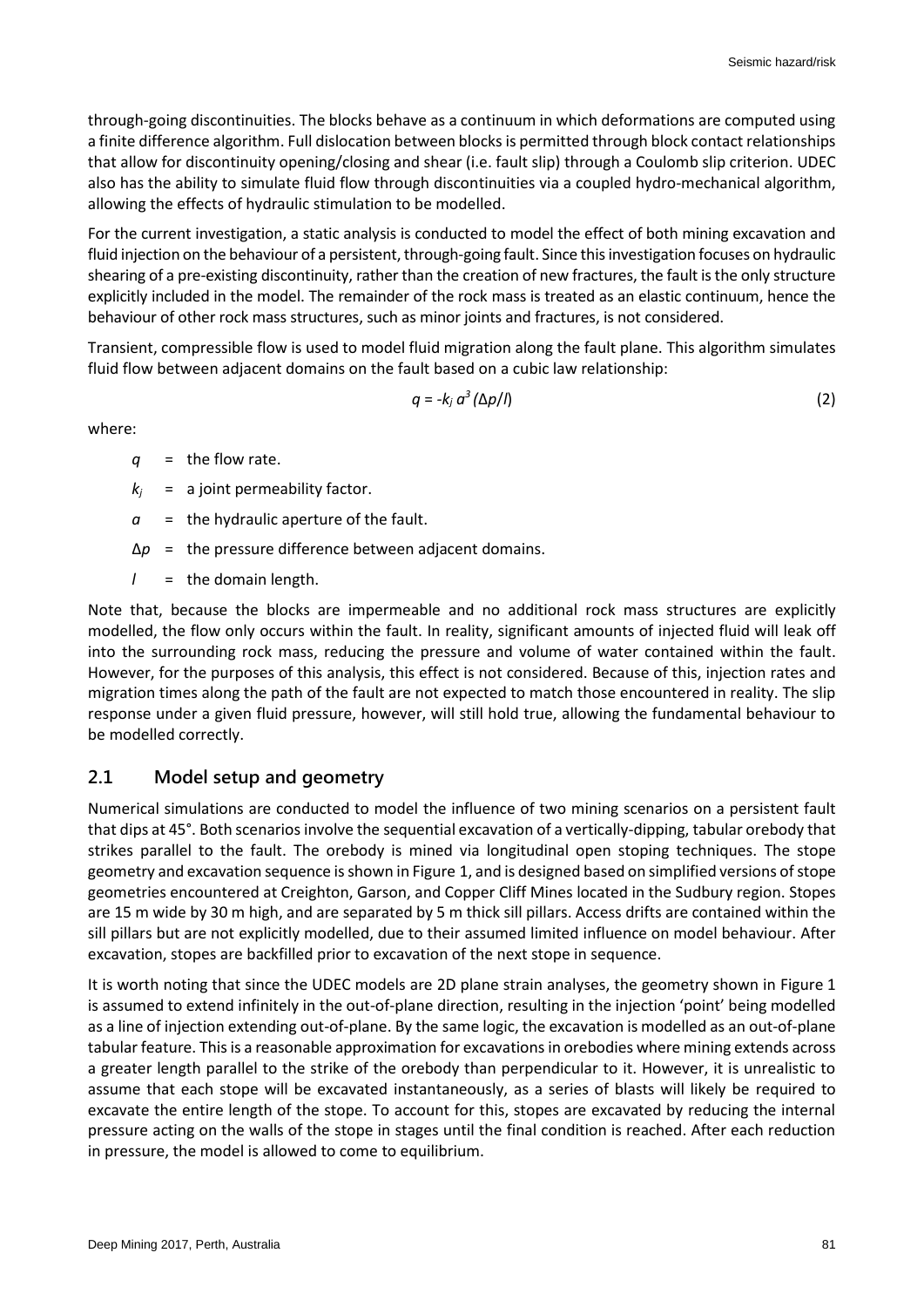

**Figure 1 Cross-sectional view of the UDEC model showing mine and fault geometry. Numbered stopes indicate the order of excavation**

In order to evaluate the effect of hydraulic stimulation on fault slip, in this case hydraulic shearing, two scenarios are modelled. In the first scenario, the entire orebody is excavated in the sequence shown in Figure 1 without injection taking place. Displacement on the fault is monitored after each excavation step to determine if a slip event has occurred. In the second scenario, the excavation sequence progresses until just before the slip, such that the fault is in a critically-stressed state. At this point, hydraulic injection is performed directly on the fault at the location shown in Figure 1. Once injection is completed, the remaining stopes are excavated and the slip response is compared to the first scenario.

#### **2.2 Input parameters**

Model properties are set to resemble those typically encountered in the Sudbury region. Parameters are derived from actual field data when available; otherwise they are chosen based on values found in the literature (e.g. Cundall & Lemos 1990; Zangeneh et al. 2013; Preisig et al. 2015). A complete list of input parameters can be found in Table 1.

The rock mass behaviour adjacent to the fault is assumed to be elastic, with properties typical of a diorite or granodiorite. For simplicity, the orebody and host rock are assumed to have the same elastic properties (reported here as bulk and shear moduli). Note that the input values are lower than typical intact rock values to account for the fact that the overall rock mass stiffness will be reduced by the presence of joints and other discontinuities that are not explicitly modelled. The backfill is modelled as an elastoplastic continuum with a yield strength defined by the Mohr–Coulomb yield criterion. Fault behaviour is modelled via the Coulomb slip criterion. A reduced residual friction angle value is assigned to the fault after slip; the purpose of this is to simulate the strength loss resulting from the shearing of asperities during slip. Prior to injection, the rock mass is assumed to be unsaturated.

Hydraulic injection is simulated at a point intersecting the middle of the slipping segment of the fault at a rate of four litres per second (per out of plane metre) for a period of eight seconds. This is followed by a shut-in period of four seconds in which no injection occurs. The fault is then allowed to drain completely prior to commencing the excavation step that triggers slip.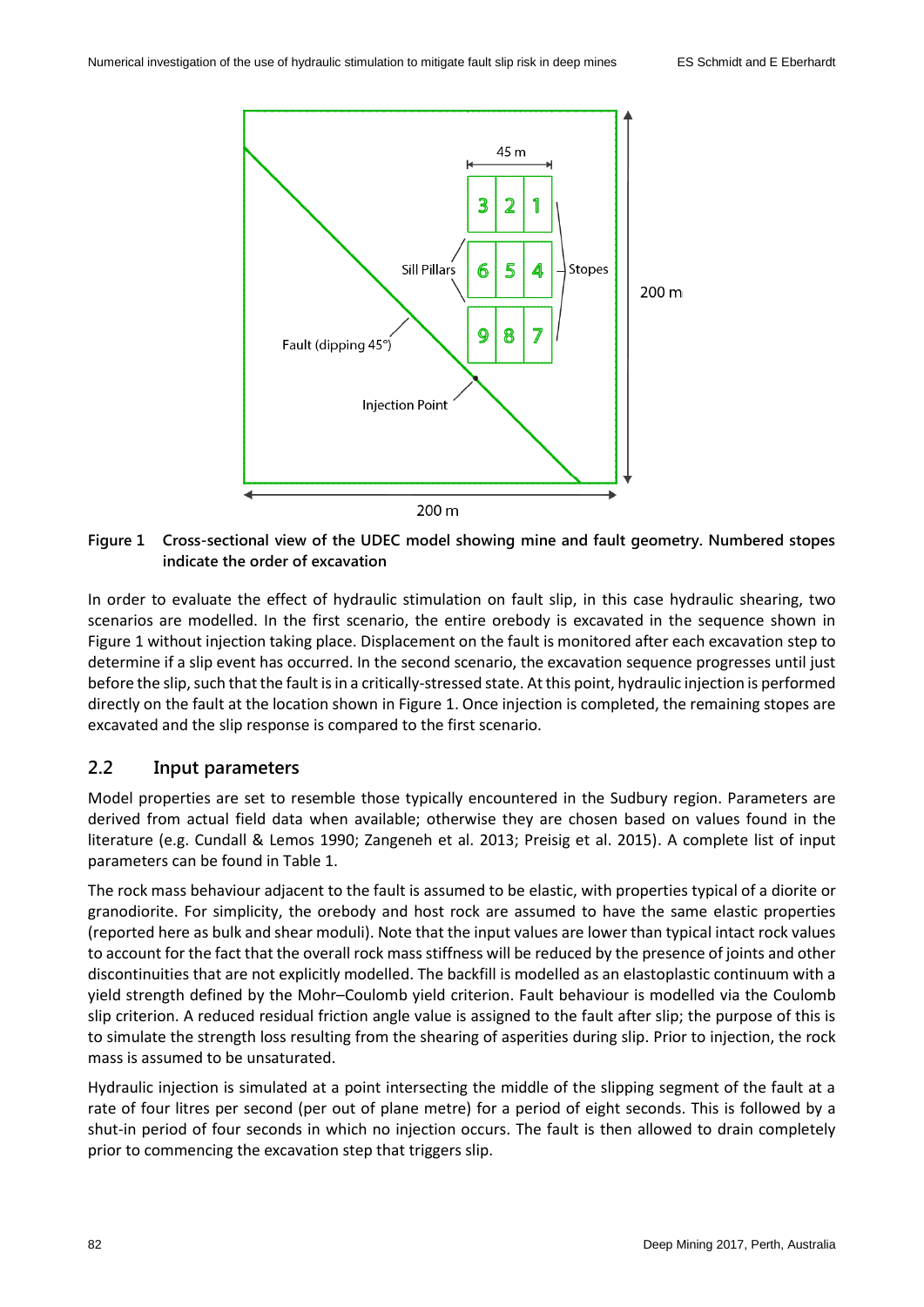| <b>Rock properties</b>               |                  | <b>Backfill properties</b>                              |             | In situ stresses                     |       |
|--------------------------------------|------------------|---------------------------------------------------------|-------------|--------------------------------------|-------|
| Density, $\rho$ (kg/m <sup>3</sup> ) | 2,700            | Density, $\rho$ (kg/m <sup>3</sup> )                    | 1,000       | Depth (m)                            | 2,000 |
| Bulk modulus, K (GPa)                | 35               | Bulk modulus, K (GPa)                                   | 0.4         | $\sigma_1$ (horizontal, MPa)         | 101   |
| Shear modulus, G (GPa)               | 20               | Shear modulus, G (GPa)                                  | 0.5         | $\sigma_2$ (horizontal, MPa)         | 74    |
|                                      |                  | Friction angle, $\phi$ (°)                              | 25          | $\sigma_3$ (vertical, MPa)           | 55    |
|                                      |                  | Cohesion, c (MPa)                                       | $\mathbf 0$ |                                      |       |
| <b>Fault properties</b>              |                  | <b>Fault flow properties</b>                            |             | <b>Fluid bulk properties</b>         |       |
| Normal stiffness (GPa/m)             | 60               | Permeability, $k_i$ (Pa <sup>-1</sup> s <sup>-1</sup> ) | 83          | Density, $\rho$ (kg/m <sup>3</sup> ) | 1,000 |
| Shear stiffness (GPa/m)              | 60               | Residual aperture (mm)                                  | 0.02        | Bulk modulus, K (GPa)                | 0.1   |
| Peak friction angle, $\phi$ (°)      | 38               | Zero stress aperture (mm)                               | 0.7         | Gravity $(m/s^2)$                    | 9.81  |
| Residual friction angle, $\phi$ (°)  | 30               |                                                         |             |                                      |       |
| Cohesion, c (MPa)                    | $\boldsymbol{0}$ |                                                         |             |                                      |       |
| Tensile strength, $T_0$ (MPa)        | $\boldsymbol{0}$ |                                                         |             |                                      |       |

**Table 1 Input parameters used in numerical models**

#### **2.3 Seismic magnitude calculation**

Seismic magnitude of mining-induced slip events can be calculated based on the seismic moment, *M0*, a property that is defined by the following relation (McGarr 1994):

$$
M_0 = \mu AD \tag{3}
$$

where:

- $\mu$  = the modulus of rigidity, approximated here as the shear modulus of the rock mass.
- *A* = the area of the slipping surface.
- *D* = the average shear displacement experienced during slip.

Given the 2D nature of the fault model, a circular slip surface with a diameter equal to the slip length is assumed. The moment magnitude, *Mw*, can then be approximated using the following empirical equation, where *M<sup>0</sup>* is measured in N·m (Hanks & Kanamori 1979):

$$
M_w = 2/3 \log M_0 - 6 \tag{4}
$$

### **3 Results**

Modelling results for the two scenarios previously described were examined to determine the stress and shear displacement response along the fault at various stages of excavation.

#### **3.1 Model response to excavation**

As mining progresses deeper towards the fault, stress begins to concentrate in the remaining intact rock segments surrounding the mined out areas (i.e. abutments). In the later stages of excavation, this effect results in a region of decreased normal stress and increased shear stress forming along the fault segments located below the lowest working stope, as shown in Figure 2. By the time stopes 8 and 9 are excavated, the stress concentrations that interact with the fault are such that the frictional shear strength of the fault is exceeded and slip occurs. Figure 3 shows the total shear displacement generated on the fault as a result of this mining sequence.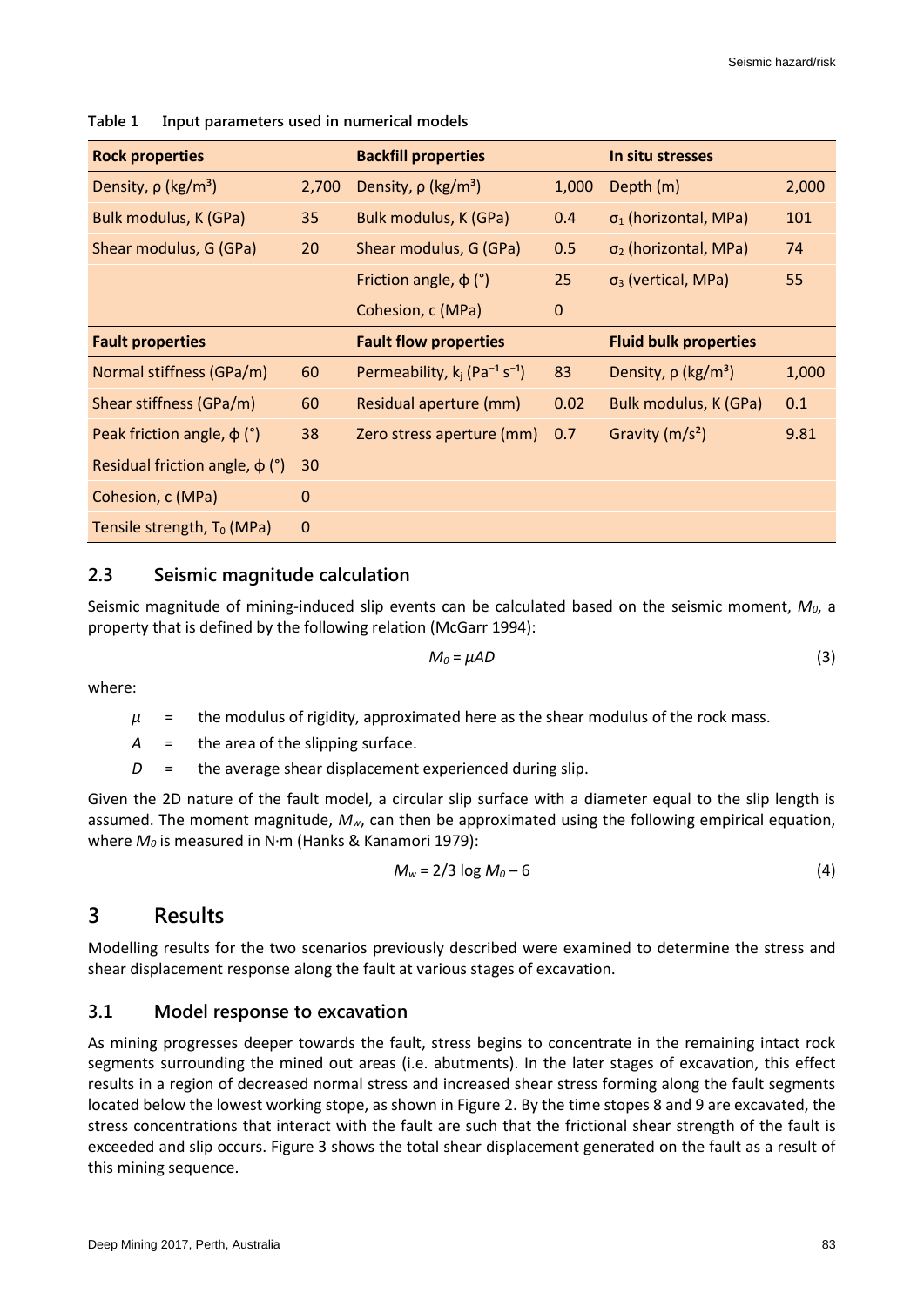

**Figure 2 Principal stresses after excavation of stopes, without hydraulic injection. Stress concentrations can be observed at the corners of the lower excavation, which serve to trigger slip on the fault**



**Figure 3 Magnitude of fault slip triggered with mining of all stopes, without prior hydraulic injection**

By examining how shear stress and shear displacement on the fault change over time, we observe that a series of slips occur on the fault, beginning when stope 8 is excavated (Figure 4). Prior to this point, the sequential excavation of the model caused the shear stress acting on the fault to incrementally increase.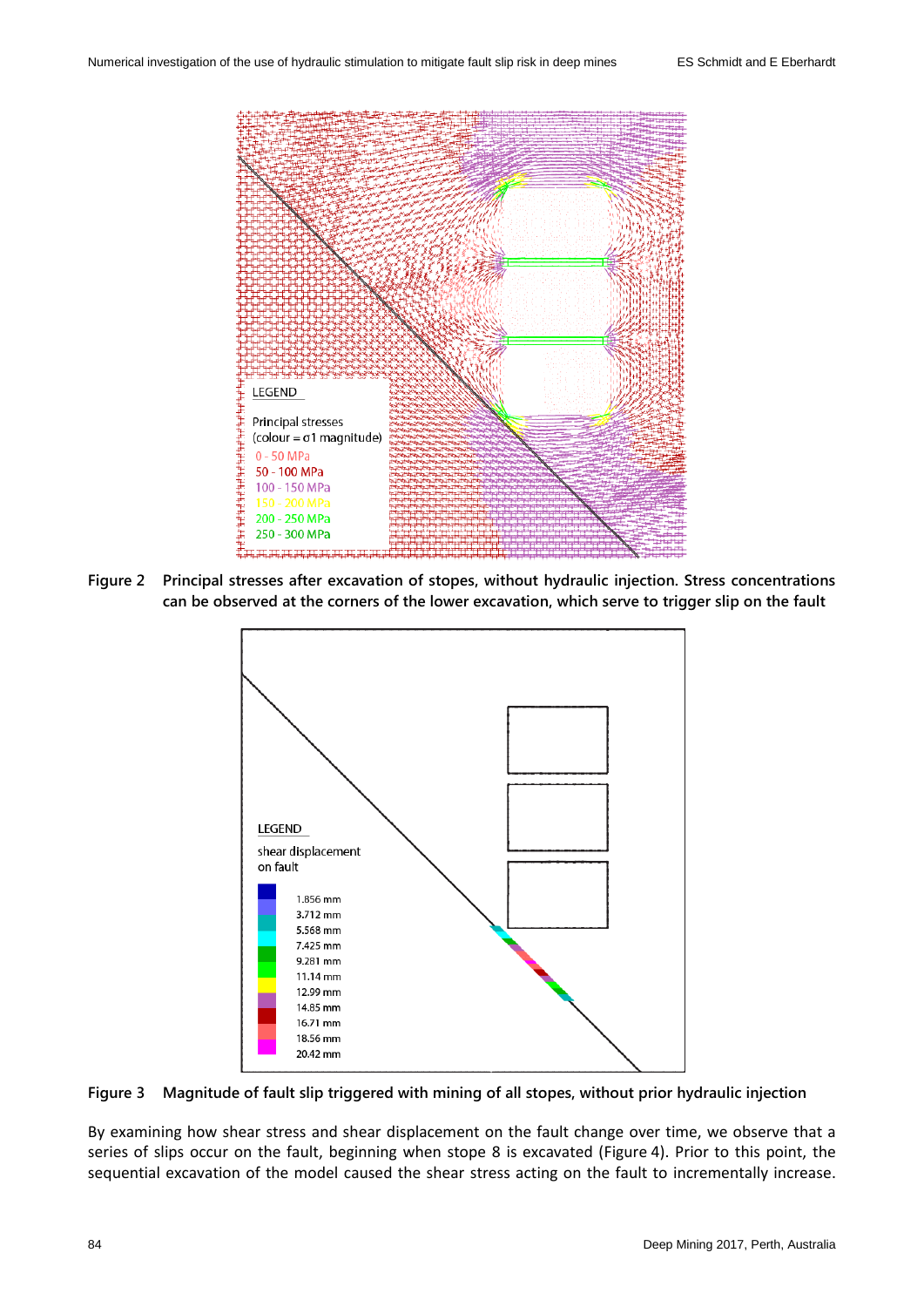Eventually the induced shear stress exceeds the strength of the fault; when this happens, a sudden drop in shear stress occurs, coupled with a sudden shear displacement as the fault slips. In Figure 4, this is observed to occur at the beginning of the stope 8 excavation, as well as five more times during the excavation of stope 9. The timing of each slip appears to be triggered by each incremental excavation stage. Since the model reaches equilibrium after each period of displacement, each of the observed slips is considered to be a separate seismic event. It is interesting to note that the stress changes that accompany each excavation step in Figure 4 closely resemble stress cell measurements of seismic events recorded at Coleman Mine by Yao et al. (2016) in both shape and magnitude. This increases confidence in the validity of the fault slip behaviour simulated by the model.



**Figure 4 Time history of shear stress and shear displacement for a representative monitoring point located on the fault. Histories corresponding to the excavation of stopes 8 and 9 are shown (no injection was conducted in this scenario). Slip events are observed as sudden stress drops coupled with shear displacements on the fault**

Using Equations (3) and (4), the maximum moment magnitude of slips induced by mining can be calculated. The largest seismic event occurs during the excavation of stope 9 and had a magnitude of  $M_w 1.3$ , while the first slip event triggered during the excavation of stope 8 had a magnitude of  $M_w$  0.8. These values correlate well with maximum fault slip event magnitudes documented in the literature for the Sudbury region, which range from0.8 to 4.0 (Malek et al. 2008; Snelling et al. 2013).

#### **3.2 Effect of injection on fault slip behaviour**

In the second modelled scenario, injection is conducted prior to the excavation of stope 8. Observing the time histories of shear stress and shear displacement changes (Figure 5), we see a number of similarities to the excavation-only scenario. Shortly after injection, the effective stress drops suddenly and slip occurs. Shear displacement on the fault continues until injection stops. After this point, the pore pressure is likely not high enough to keep the fault in a critical state and movement stops.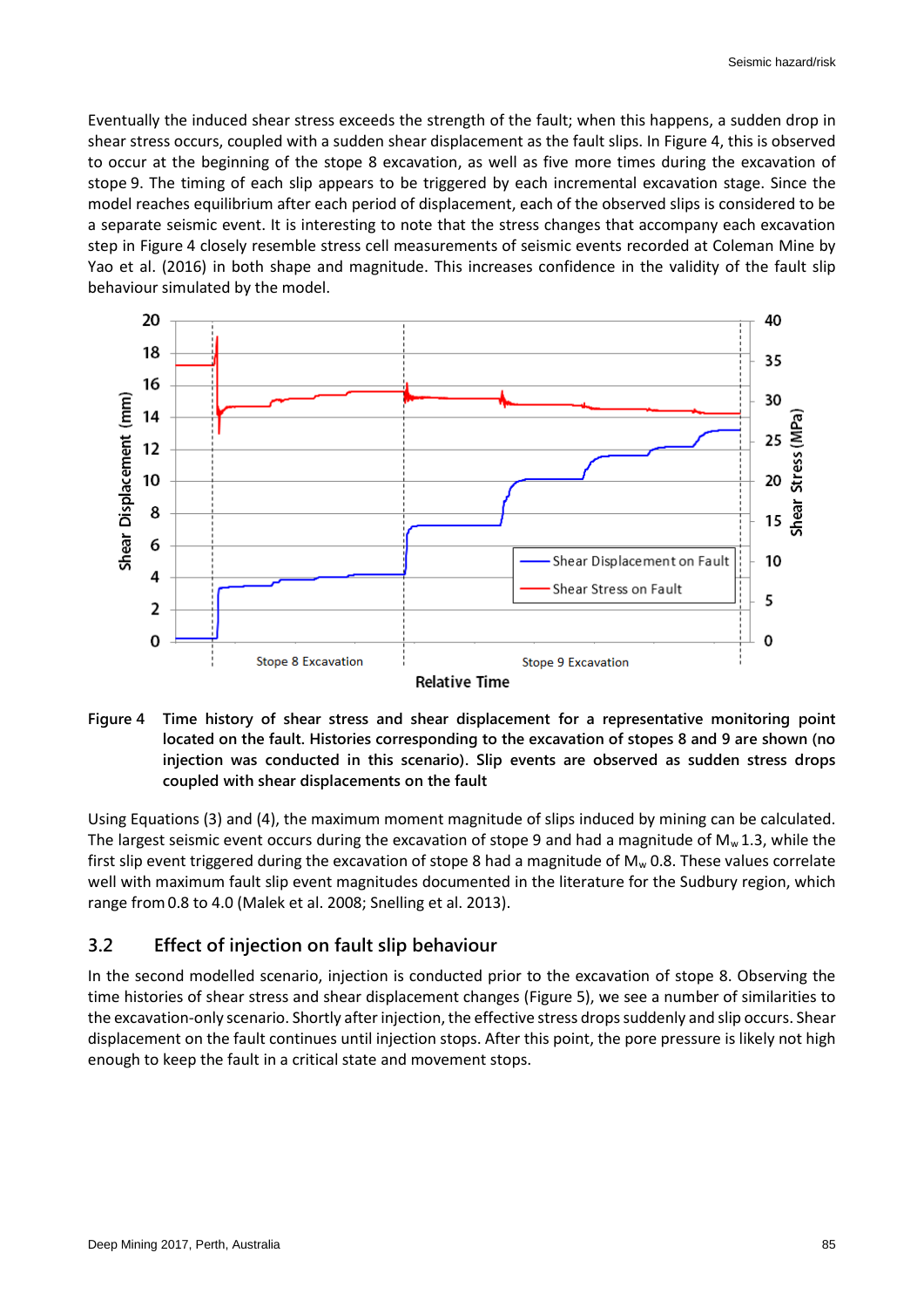

**Figure 5 Time history of shear stress and shear displacement following a hydraulic stimulation treatment, for a representative monitoring point located on the fault. Histories correspond to the injection period, shut-in period and subsequent excavations. The injection is shown to result in a significant decrease in shear stress acting on the fault**

It is interesting to note that following the hydraulic stimulation treatment, excavation of stope 8 no longer triggers a slip event as it did in the non-injection treated scenario. This indicates that hydraulic stimulation was at least partially successful at relieving built-up stress on the fault in advance of mining in this simulation. That being said, the stress reduction accompanying injection appeared to be short-lived, since the stress acting on the fault returned to nearly pre-injection levels upon commencing excavation of stope 9. A series of small slip events could also be observed during this final excavation stage. The maximum moment magnitude of these events was slightly reduced from the case without injection; the largest slip event was calculated as  $M_w$  1.1 in the final excavation stage for the post-injection case.

#### **4 Discussion**

The results previously presented indicate that a significant release of strain energy accompanied the simulated fault slip events triggered by both excavation and hydraulic injection. The key difference is that when triggered by excavation only, this release is largely uncontrolled and, therefore, may occur unexpectedly when personnel are present in the area. In the conceptual mining scenario investigated, hydraulic stimulation in advance of mining is observed to trigger a more controlled release of stored strain energy in the area of interest; slip is initiated in the targeted area shortly after injection is started, and appears to halt when injection stops. Since a drop in shear stress accompanies slip triggered by injection, hydraulic stimulation treatments could be effective at reducing the stresses driving potential future slip events in advance of mining. However, because stress was observed to return to nearly pre-injection levels during the excavation of stope 9, a single period of injection may not be enough to relieve built-up stress as mining progresses. Although this may be partly due to the assumption of elastic rock mass behaviour, injection activities may need to be ongoing to account for future excavation stages that serve to further increase the stress acting on the fault.

An additional concern of pre-triggering slip via hydraulic stimulation is that the stress released on the slipping fault segments is transferred to adjacent portions of the fault. In the model, areas of the fault where slip was triggered display a reduction in shear stress (e.g. the behaviour shown for the monitoring point in Figure 5), however, adjacent areas that did not undergo slip during the injection phase experienced increased shear stresses as a result of injection (observed for other monitoring points in the model, but not shown in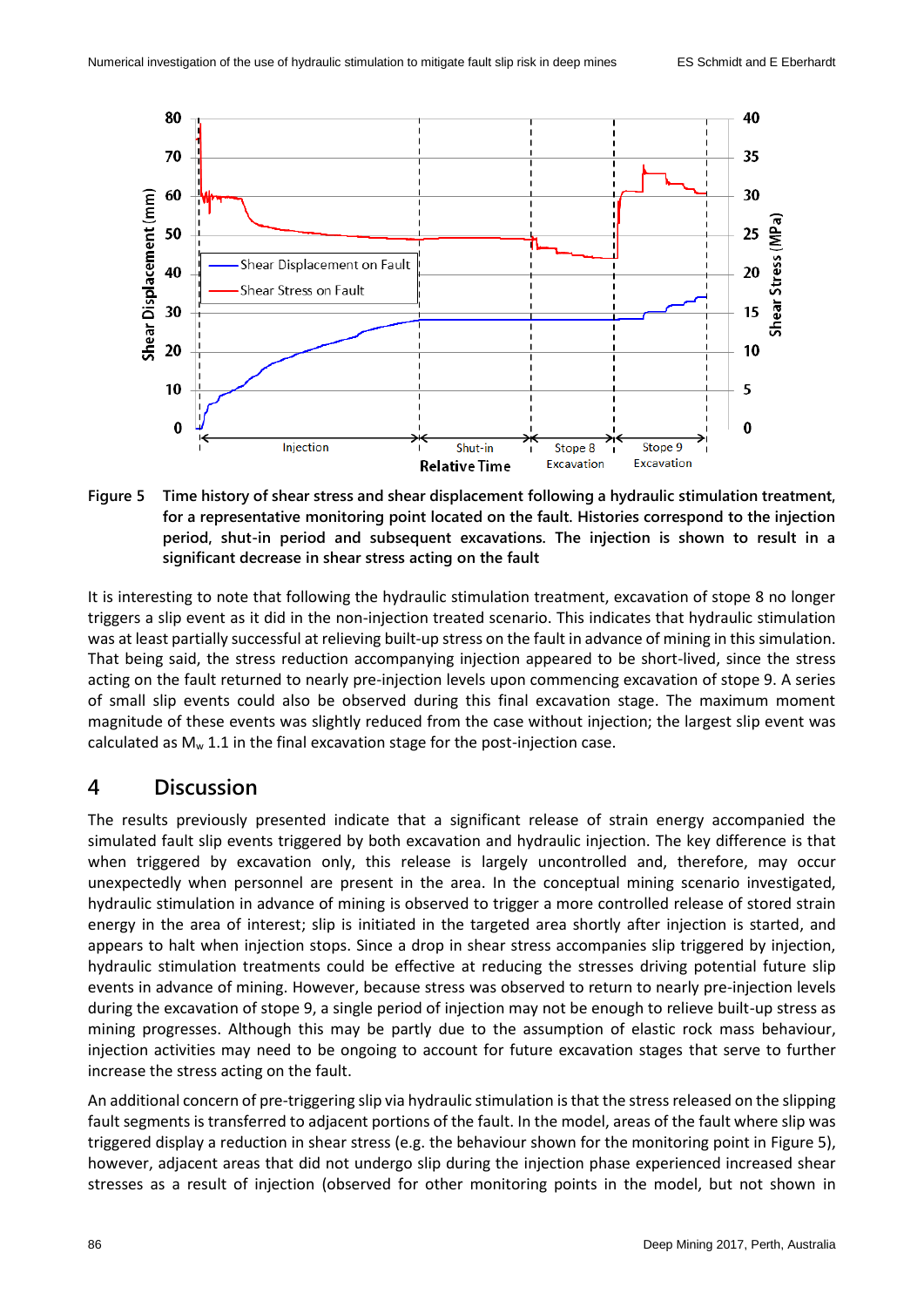Figure 5). This effect could potentially lead to increased seismicity occurring in areas beyond the extent of the fluid propagation front, as elevated shear stresses would bring the structure closer to failure. This is particularly problematic as it would imply the slip hazard may not be eliminated by hydraulic stimulation treatment, but merely transferred to other areas of the structure.

The duration of injection is also observed to have an effect on fault slip. Figure 6 shows that longer injection times result in an increase in maximum shear displacement on the fault, as well as a larger overall slip area. This is most likely a result of fluid propagation in that longer injection times force fluid further away from the injection point. Hence, increased injection durations may be more effective at triggering strain energy releases over large areas as the seismic moment triggered by the injection is directly proportional to the shear displacement and area of slip (Equation (3)). However, it should be noted that not all of the energy released by the shear displacements shown in Figure 6 takes the form of seismic energy. It is well recognised that the majority of the stress acting on a slipping fault is released aseismically, with the portion of energy available for generating seismic events defined by the seismic efficiency (McGarr 1999). For injection-triggered slips, where the release of energy appears to occur over a longer period of time than excavation-triggered slips (Figure 5), the radiated seismic energy could very well be smaller, or at least be distributed over a longer period of time so as to cause less violent movement in the surrounding rock. The static model created for the current analysis cannot accurately simulate the dynamic response resulting from fault slip events. Hence, a more computationally-intensive dynamic model will be considered for future evaluations.



#### **Figure 6 Magnitude of shear displacement at various distances along the fault as a result of injection for 1 s versus 8 s. Longer injection times trigger a greater maximum shear displacement as well as a larger area of slip on the fault**

It should be noted that the current investigation does not consider fluid leak off or slip occurring on secondary structures, such as joints. This is significant as one of the risks of hydraulic injection is that fluid propagates beyond the extent of the fault undergoing treatment and triggers movement on structures that would not have slipped otherwise. This effect has been modelled on structures located many tens of metres away from the injection source and can occur long after injection has stopped (e.g. Zangeneh et al. 2013).

# **5 Conclusion**

A numerical investigation was conducted to determine whether hydraulic stimulation could be used to initiate slip on pre-existing fault structures prior to mining, thereby reducing the risk of fault slip events causing harm to personnel. Results suggest that the injection of fluid in the proximity of a critically stressed fault can trigger a release of stored shear stress and strain energy acting on the fault. Excavations carried out after hydraulic stimulation treatment displayed a reduced frequency and magnitude of fault slip events compared to the case where no stimulation treatment was applied. However, a possible consequence of pre-triggering slip via injection is the transfer of stress and seismicity to other areas that originally were unlikely to slip.